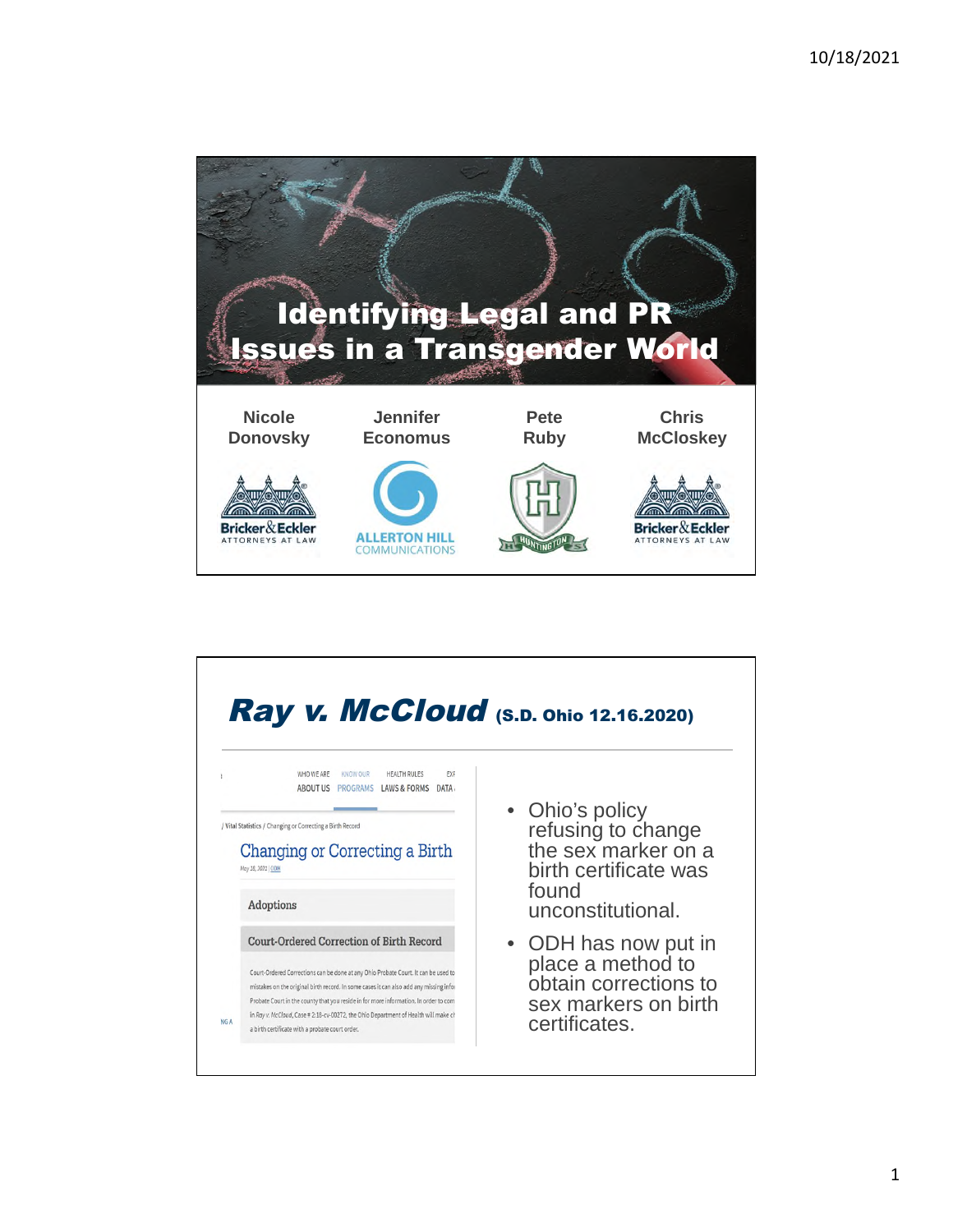## Bathrooms

- *Adams v. St. Johns Cty. Sch. Dist.* (11<sup>th</sup> Cir.)
- School policy that barred transgender student from boys' restroom violated student's equal protection rights.



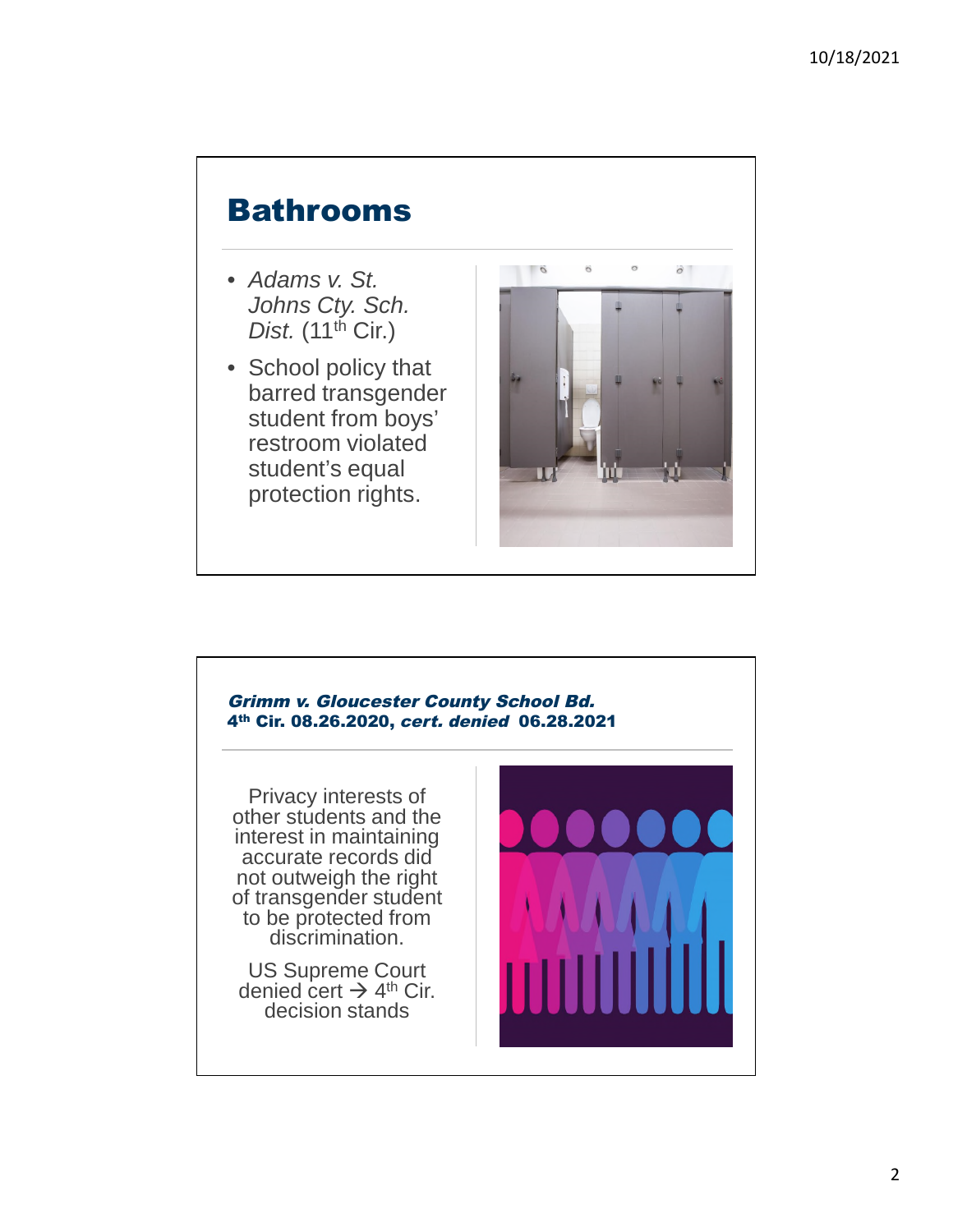### "Save Women's Sports" (p. 38)



- *B.P.J. v. West Virginia State Bd. of Educ.* (S.D. WV)
- Federal court enjoined state law that prohibited transgender girl from participating on girls' track team.

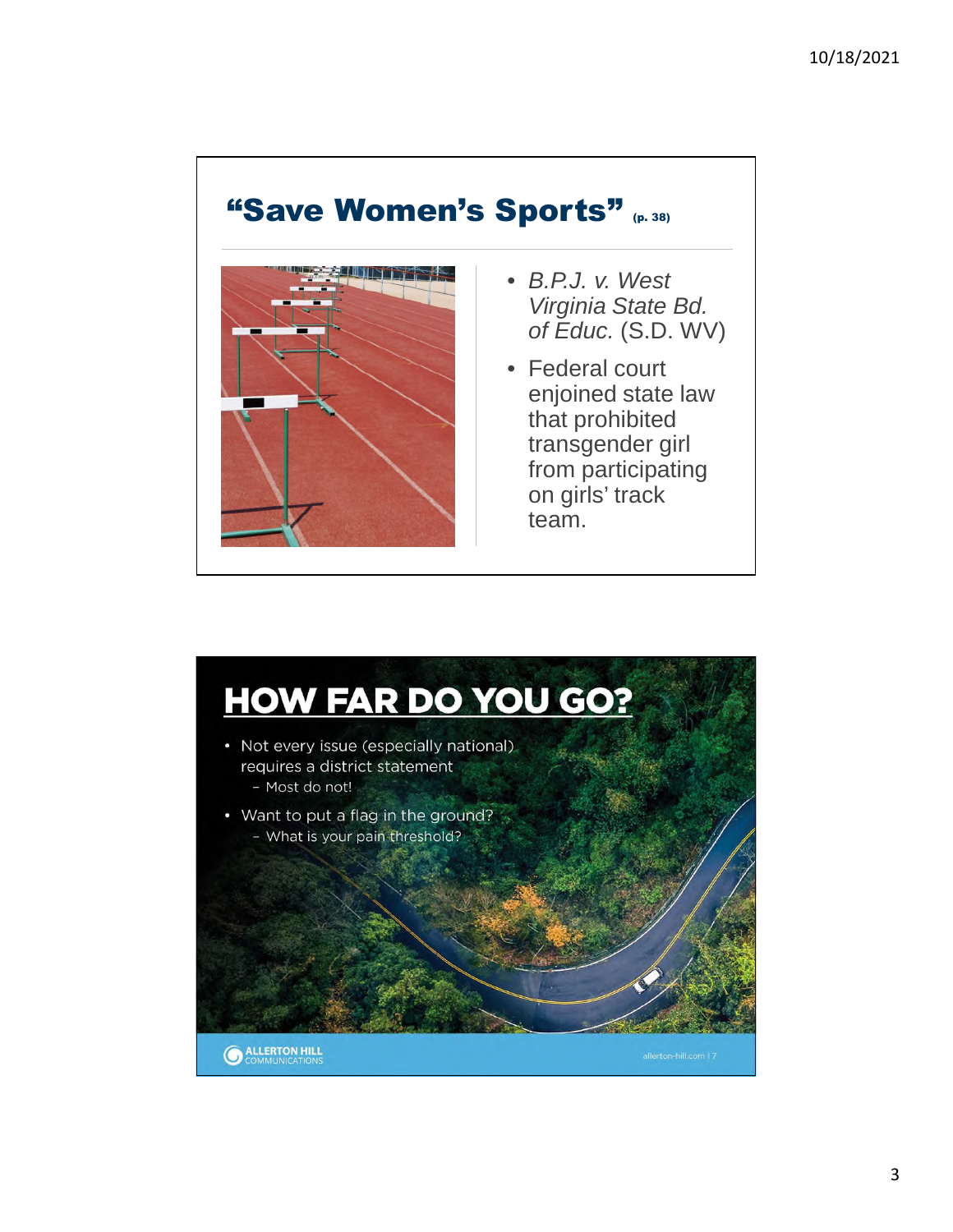

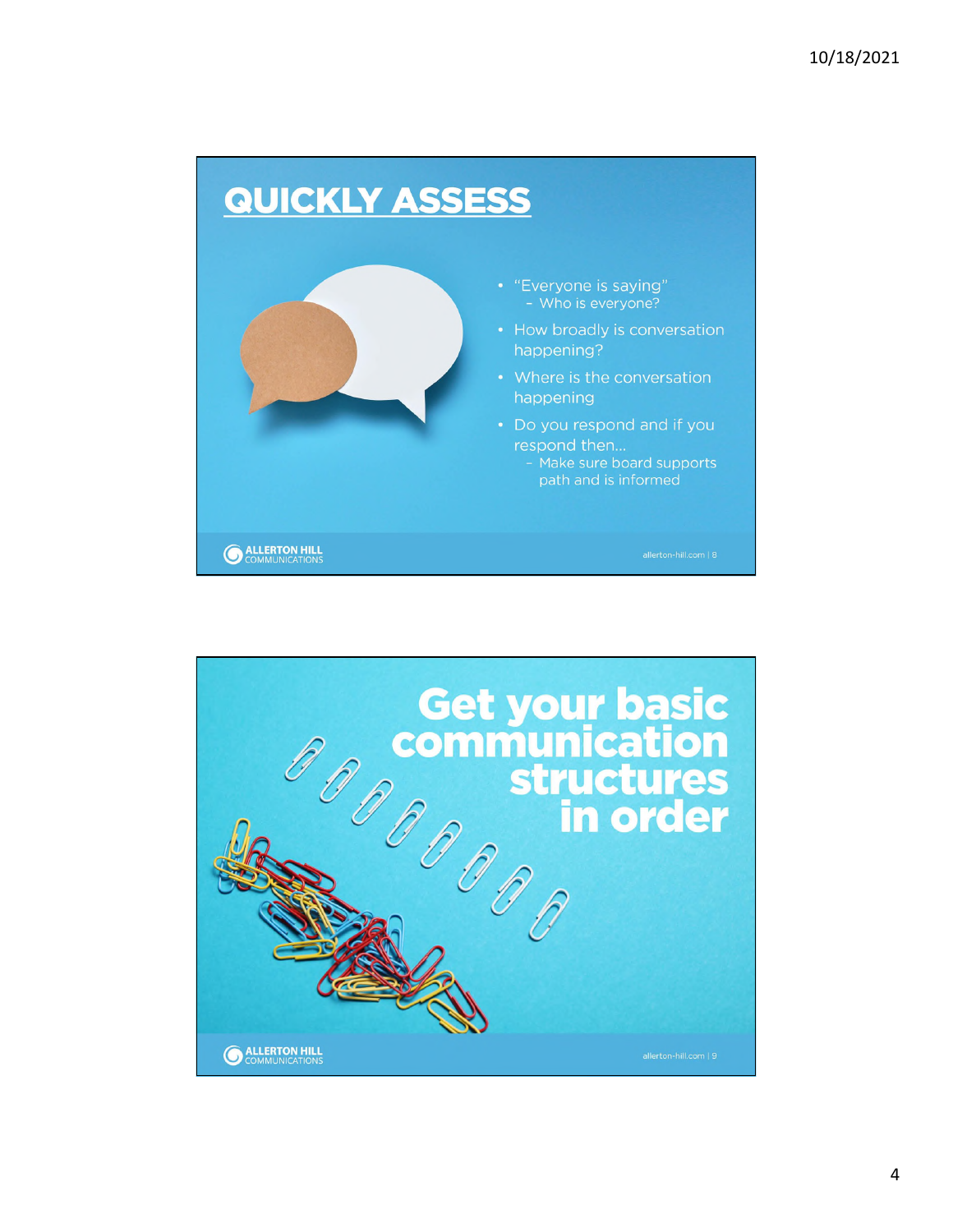

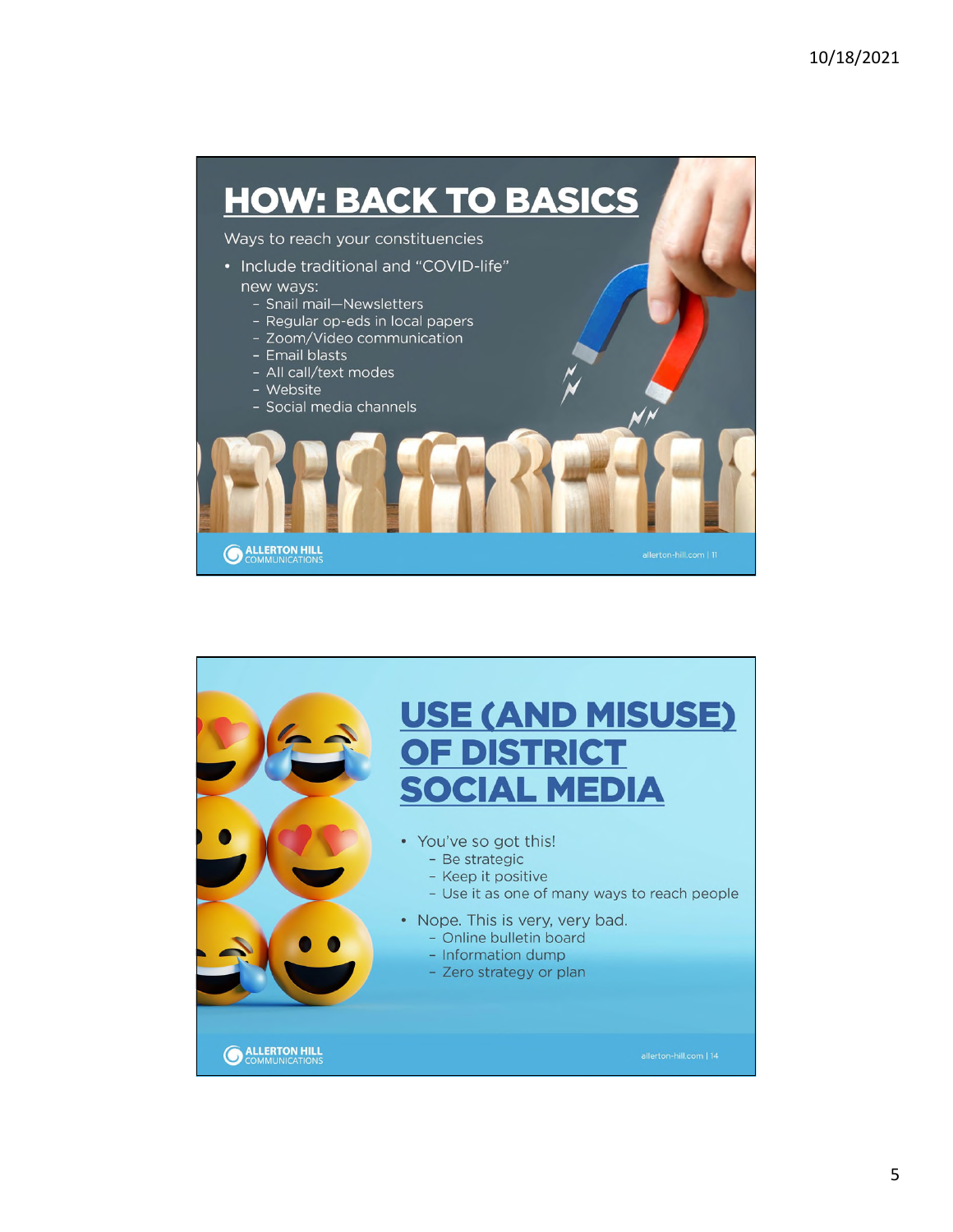

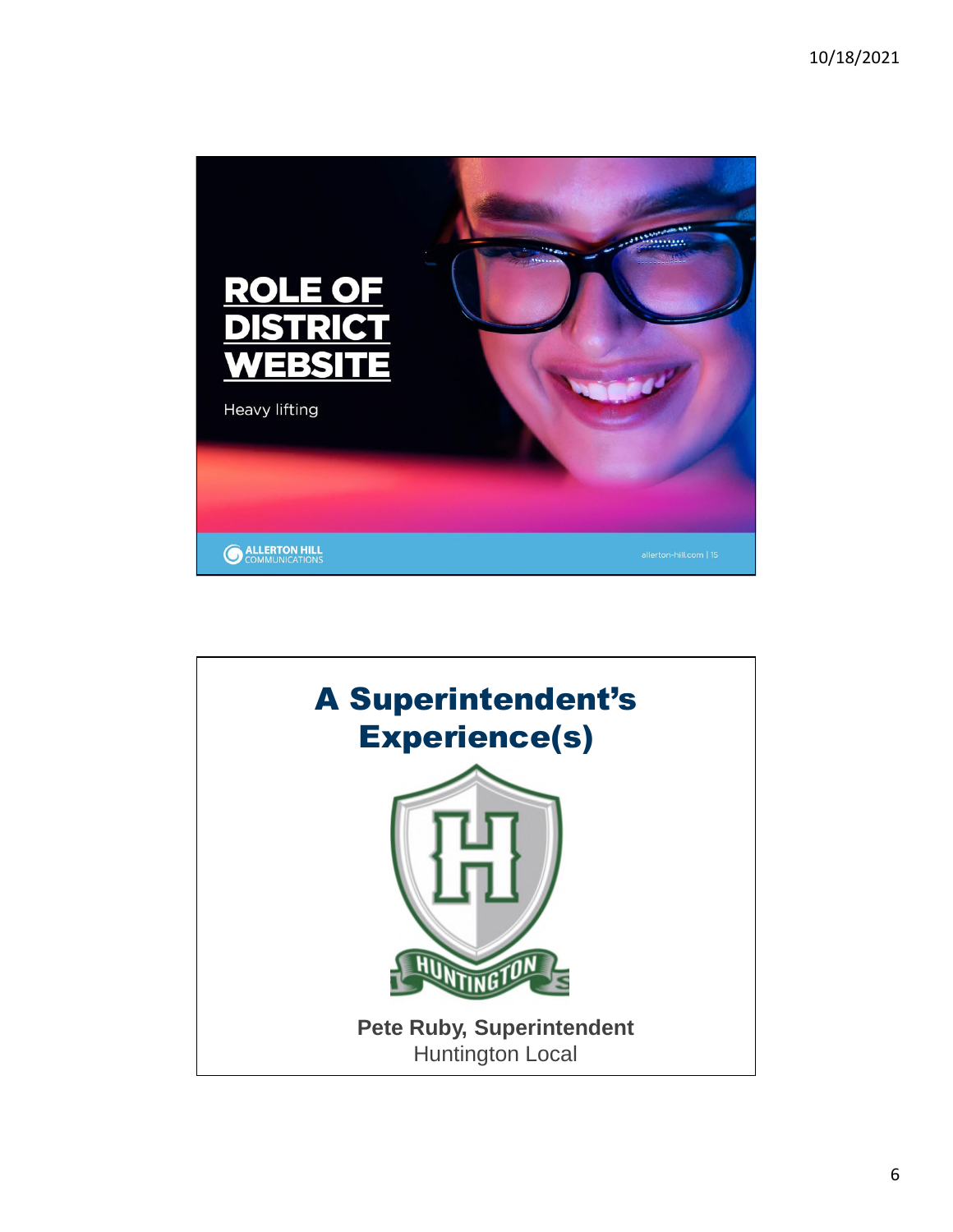# Gender Neutral Bathrooms Design Issues, Obstacles, and Requirements

**GENDER NEUTRAL RESTROOM** 

Christopher L. McCloskey 614.227.2385 CMcCloskey@bricker.com

# Introduction

- Rationale for Gender Neutral Bathrooms
- Conventional Gender Neutral Bathroom Design
- Modern Gender Neutral Bathroom Designs (less space/expense)
- Building Code Standard/Issues
- Local Building Authorities
- Recommendations for Approval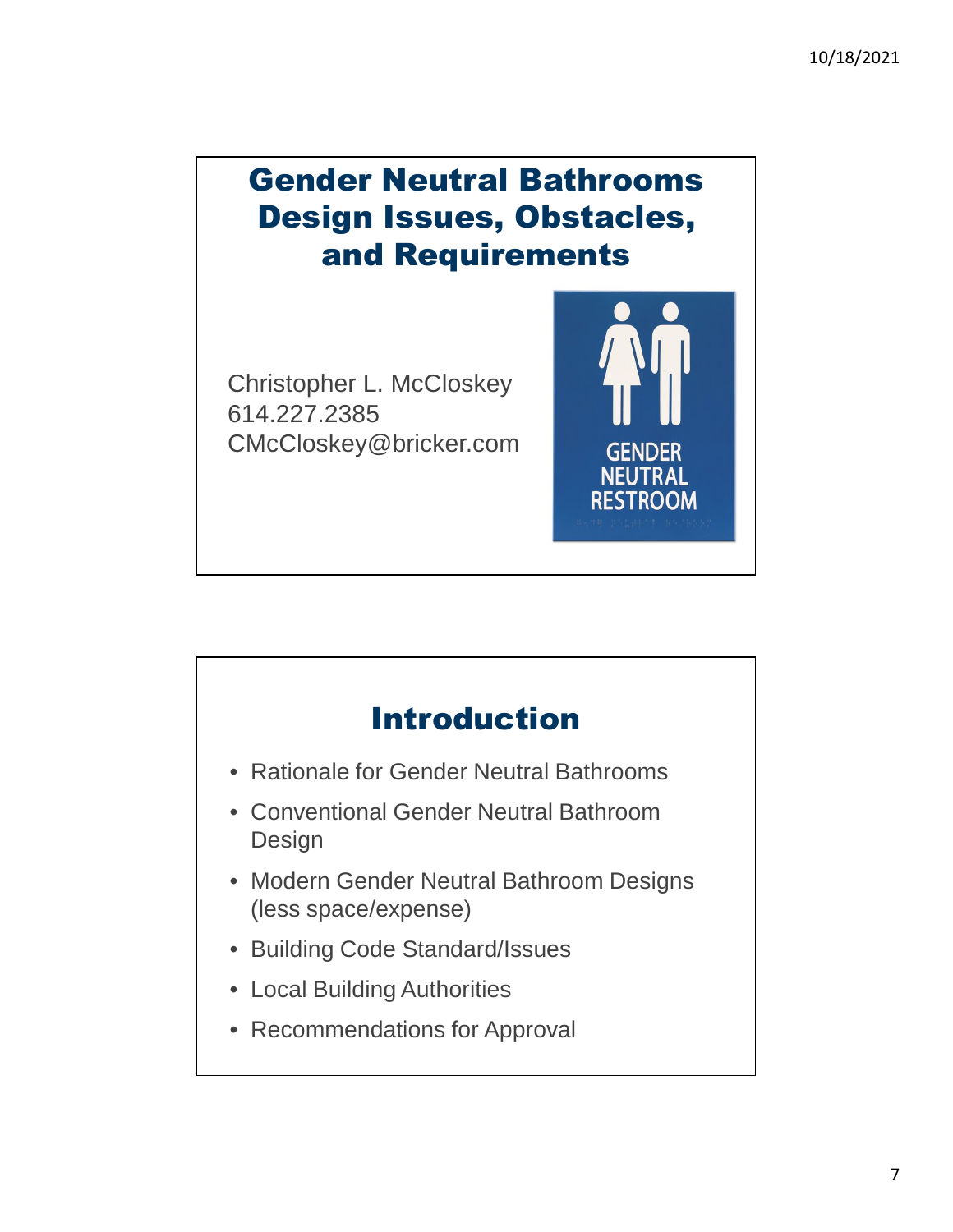## Rationale For Gender Neutral Bathrooms

- Eliminating the inconvenience experienced by teachers in monitoring students when the separate-sex restroom facilities are not adjacent to each other;
- Eliminating "potty parity" if the line for one sex is longer than the other; mitigating the difficulty in assisting a disabled student of a different gender;
- Enhancing safety and privacy in order to minimize the opportunity for bullying and abuse in the restrooms;
- Avoiding the need to classify students based on gender in order to promote equality;
- Curtailing reinforcement of negative stereotypes and other biases—in grade school parlance, the need to undermine, not reinforce, children's belief in "girl cooties" and "boy cooties."



- Enclosed space with full-frame lockable door, lavatory (i.e. sink), and toilet;
- No shared fixtures
- Historically referred to as a "unisex" bathroom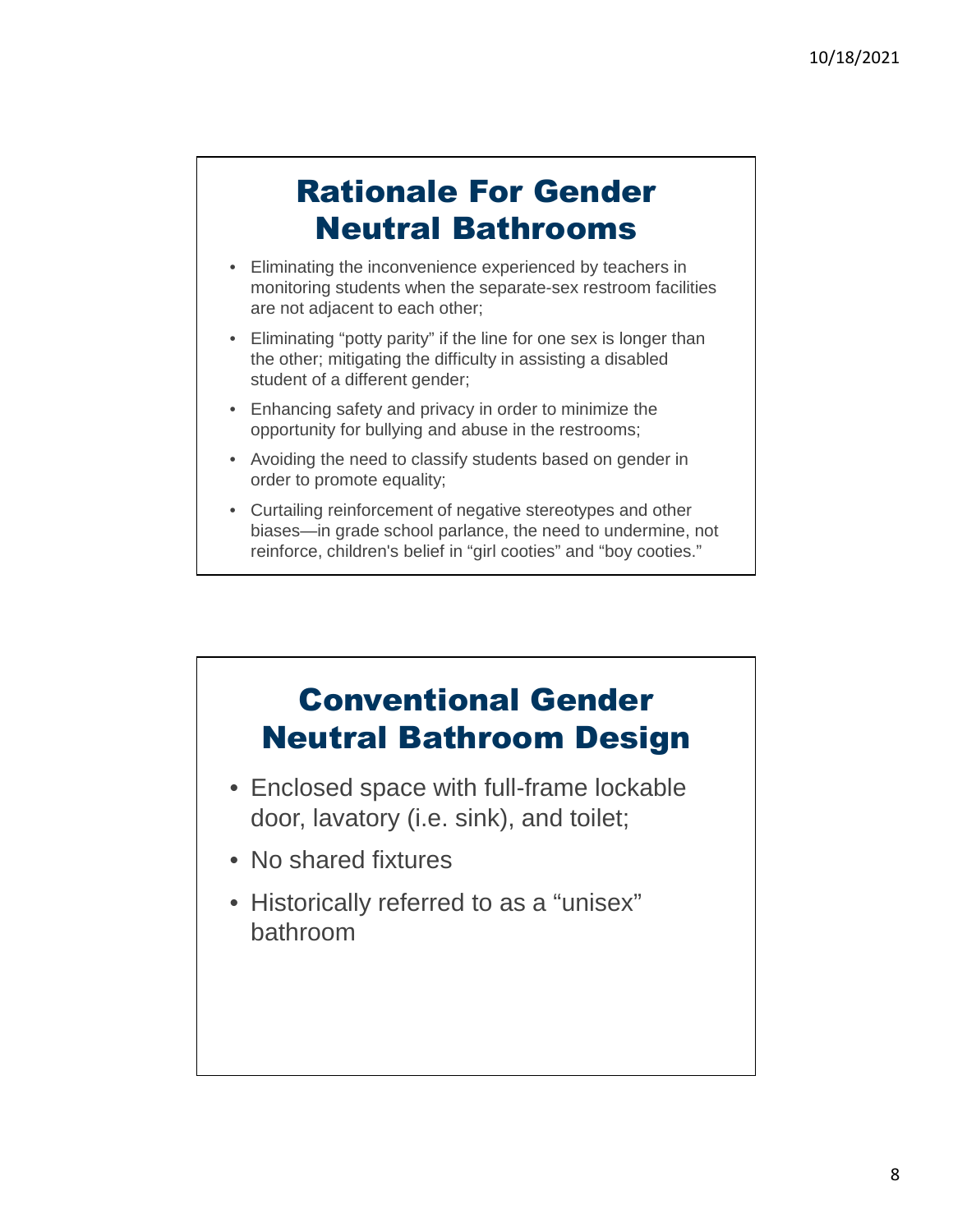

# Modern Gender Neutral Bathroom Design • Enclosed space with full-frame lockable door and toilet • Shared Lavatory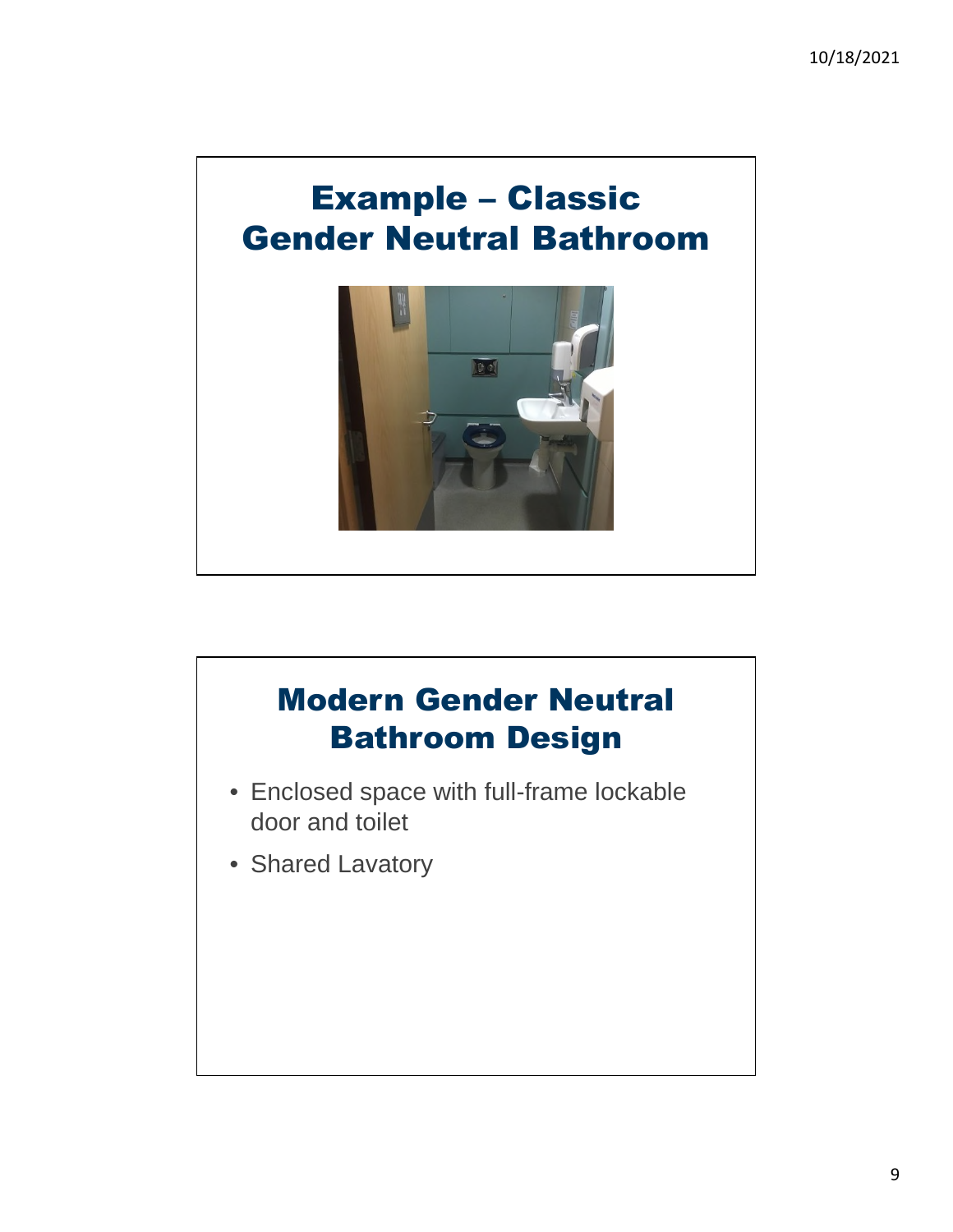# Example – Modern Gender Neutral Bathroom Design



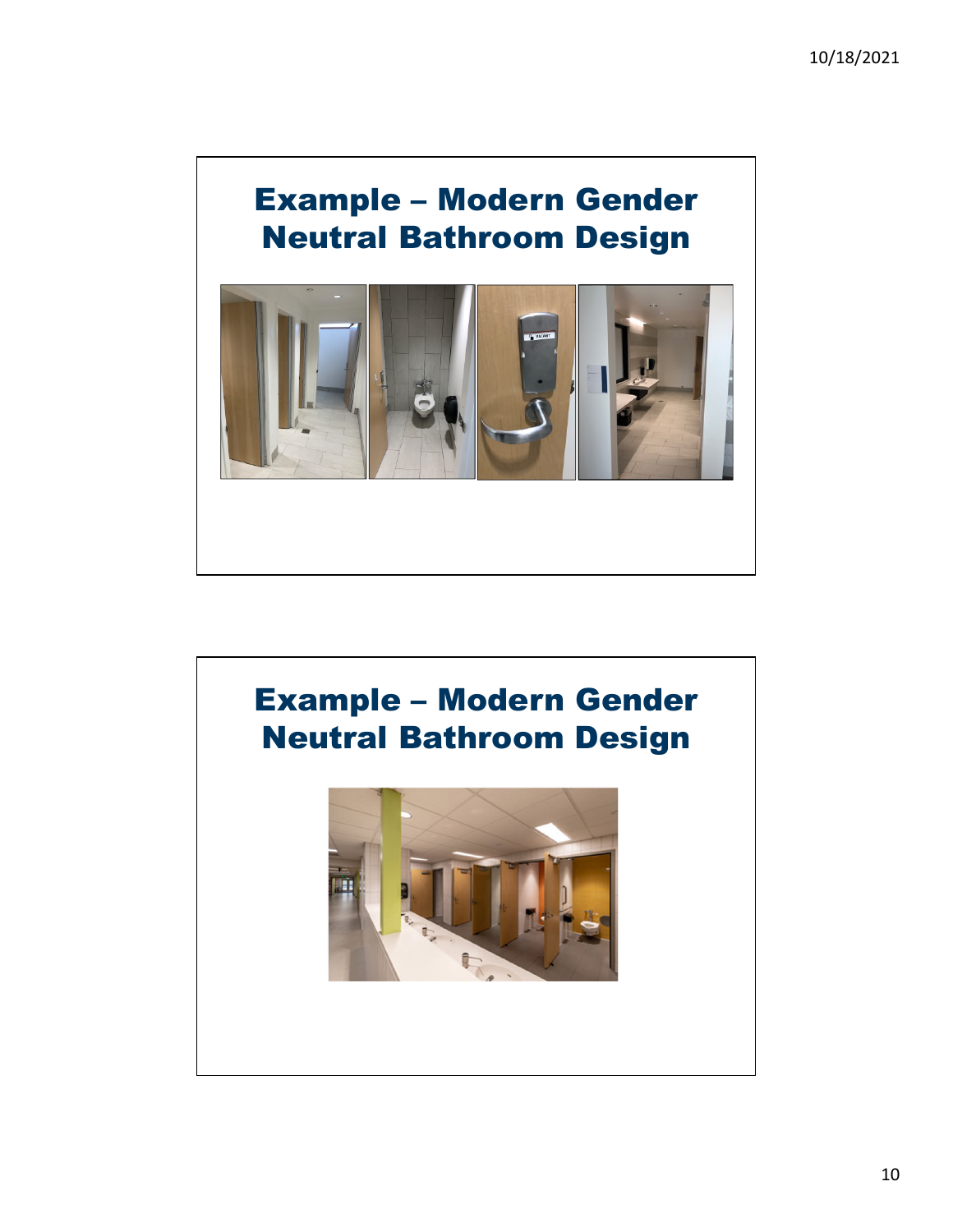

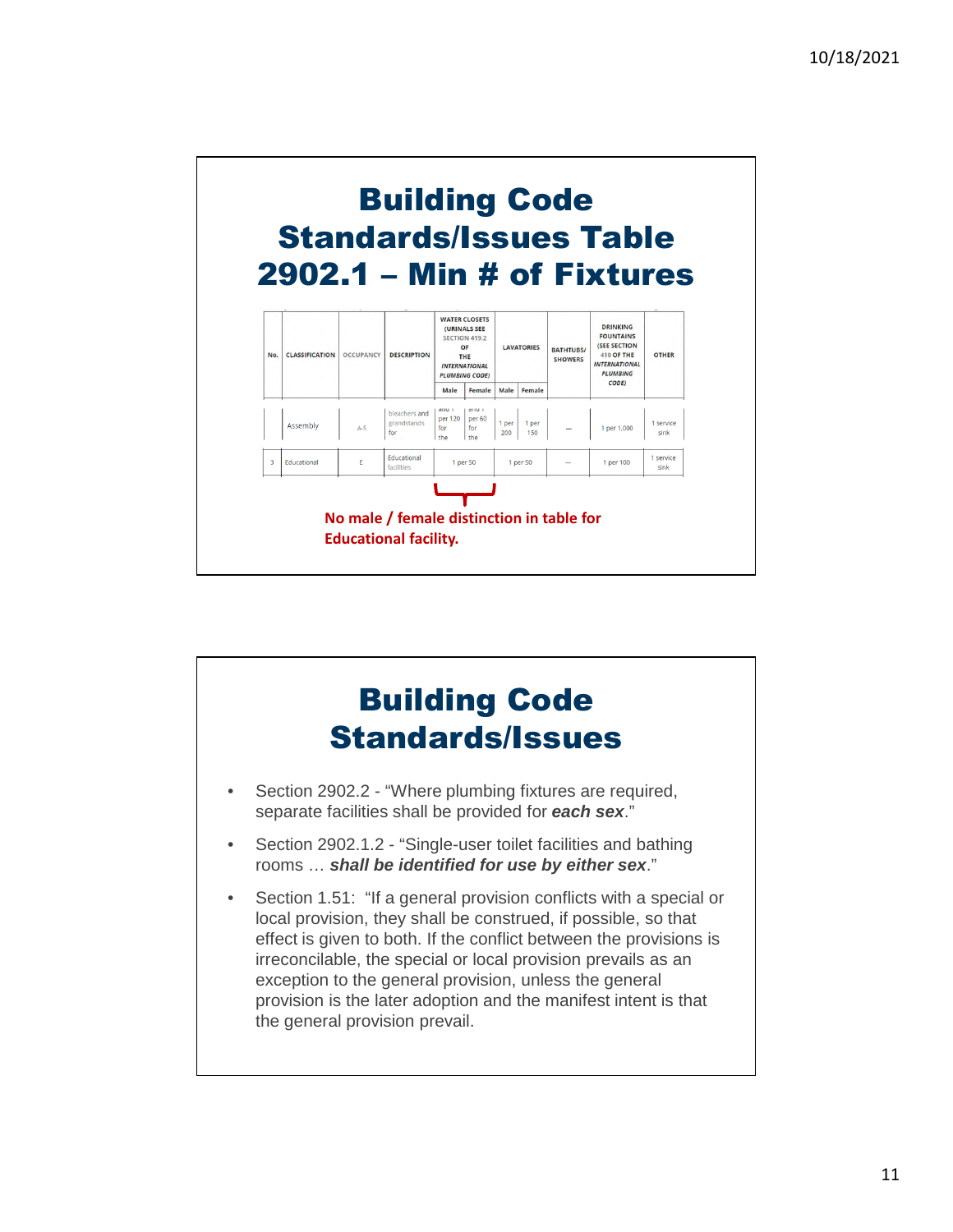### Single-User?

- Section 2901.1 states that "[t]oilet and bathing rooms shall be constructed in accordance with Section 1210."
- Exception 1 to Section 1210.3.1 provides that "[w]ater closet compartments shall not be required in a single-occupant toilet room with a lockable door."
- Thus, the Ohio Building Code acknowledges that a "single-occupant toilet room" is distinguishable from a typical "water closet compartment."

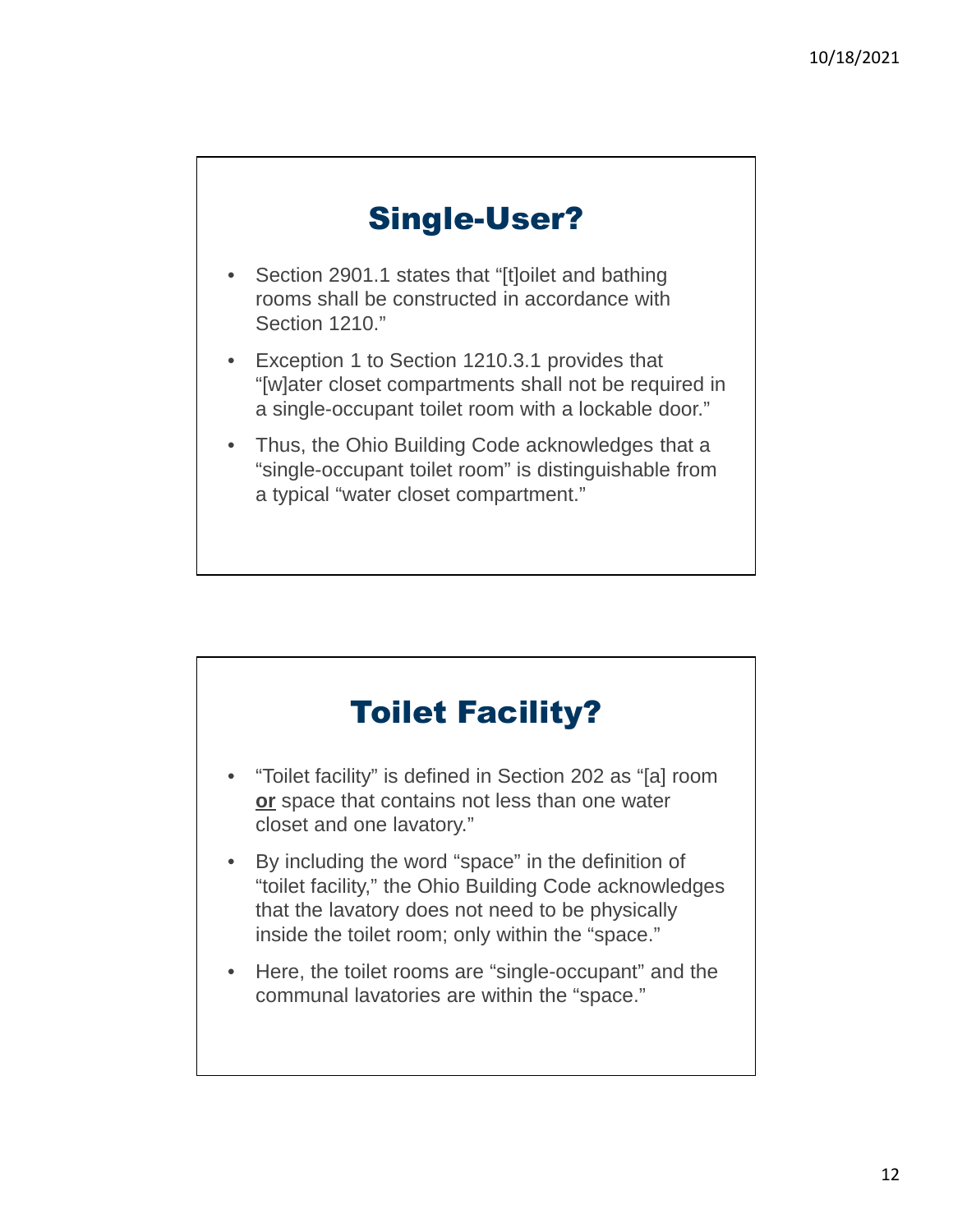#### What does all of this mean?

- Single-User toilet facilities are permitted by the OBC to be designated for use by either sex (i.e., gender neutral).
- So the dispute regarding the permissibility of gender neutral toilets essentially hinges on the location of the sink. If the sink is within an enclosed room with a toilet, it complies with the OBC. If the sink or sinks are within the same "space" just outside of the enclosed water closets, there is a dispute as to whether it complies with the OBC.

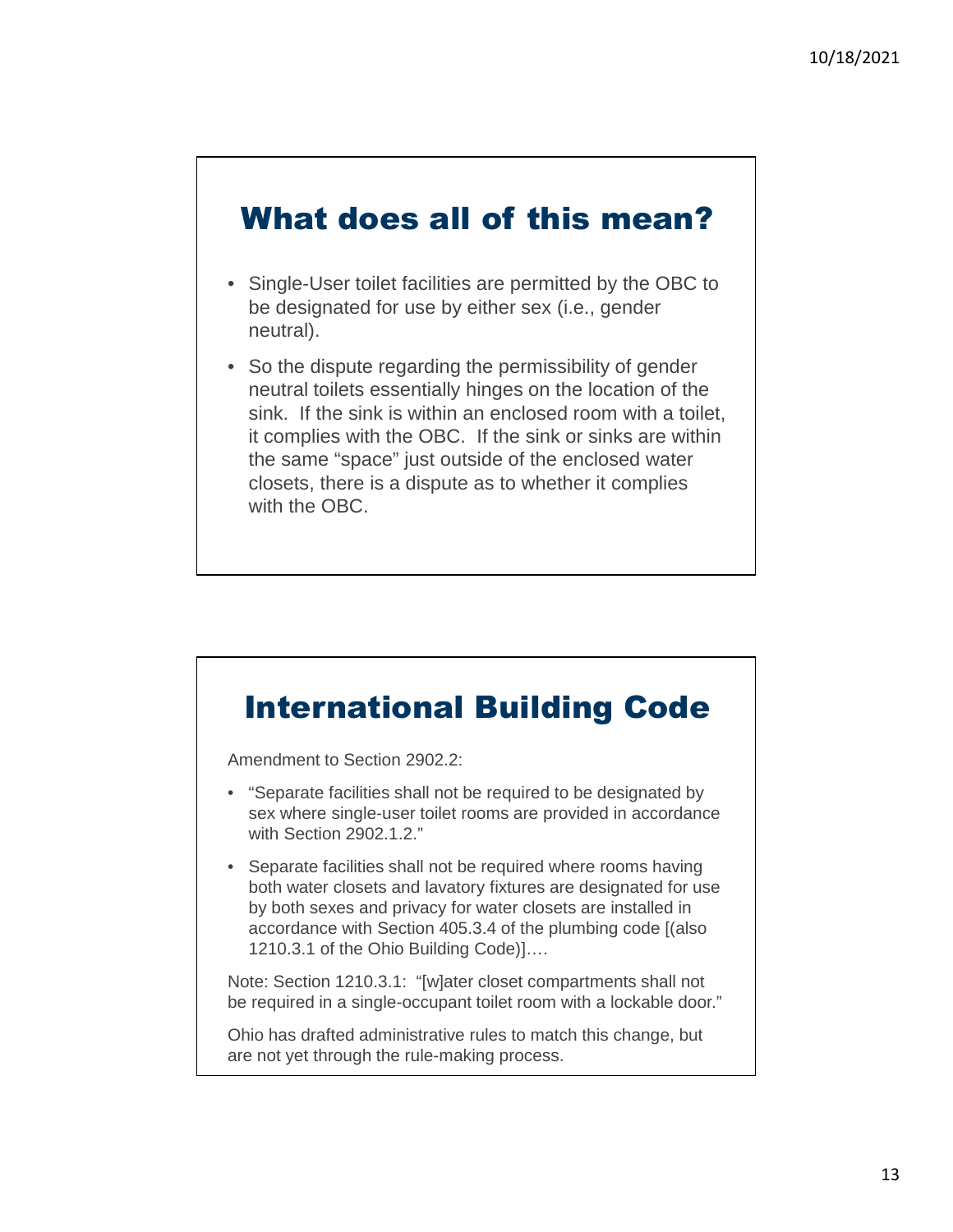# Steps for Approval of Gender Neutral Design

- Submit plans with gender neutral bathroom revisions to local building authority with jurisdiction over the project
	- Yes Approve Plans
	- No Local authority will issue an adjudication order finding non-compliance.
- If no, appeal the adjudication order within 30 days to the Board of Building Appeals (BBA) and request a variance.
- BBA hearings are typically in-person; however, due to COVID, hearings have been held virtually.